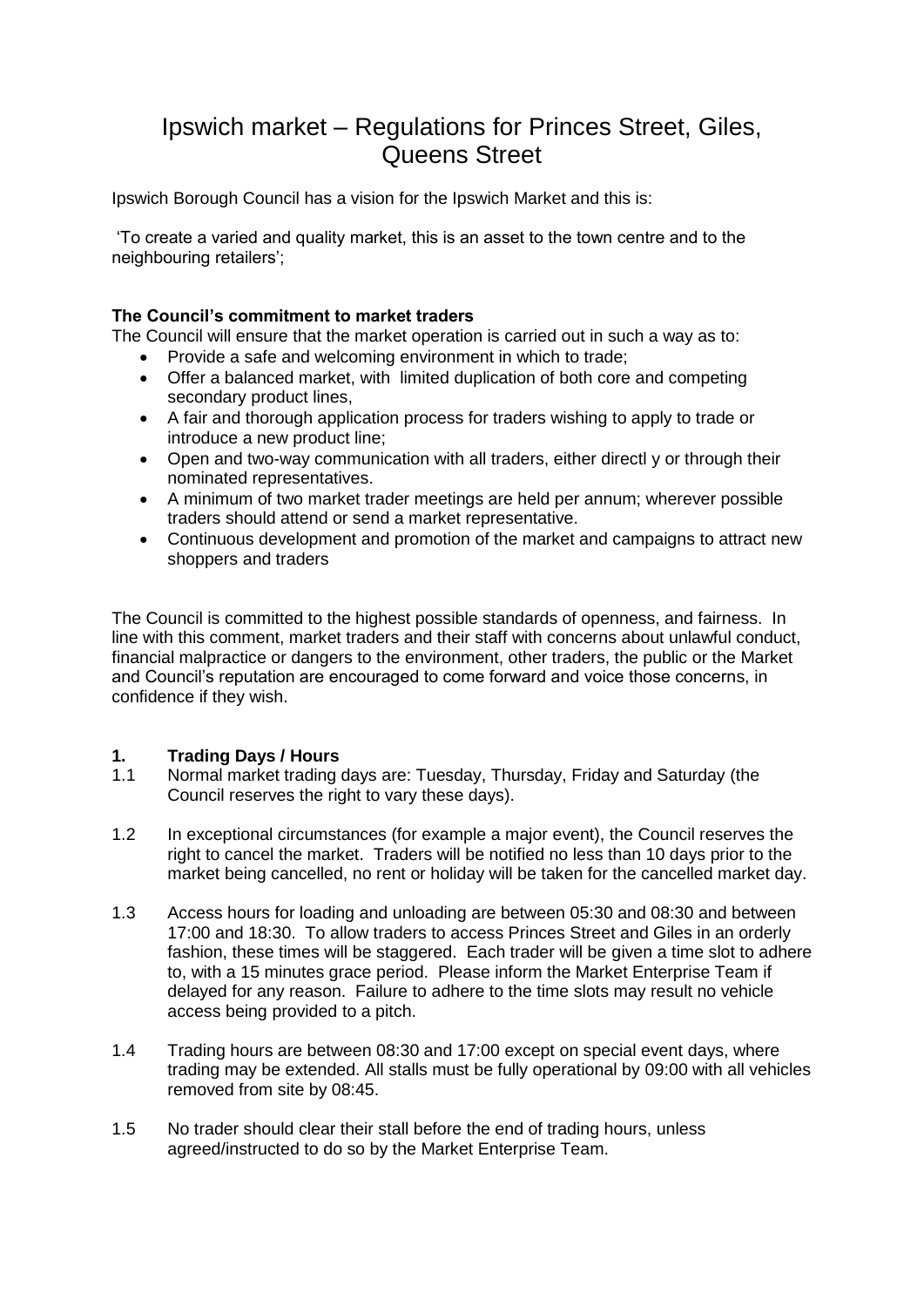1.6 It is the responsibility of traders to notify the Market Supervisor of any delay in attending the market (i.e. because of illness, vehicle breakdown or other reasonable cause beyond the trader's control). In the absence of doing so, traders who fail to notify the Market Enterprise Team by 07.00 may not be permitted to trade on the market day. No refund of pitch fees will be paid in these circumstances and the Council may re-allocate the pitch to another trader in such circumstances.

# **2. Market Layout and Closure**

- 2.1 The designated market highway for this area is north part of Princes Street, Giles Circus and Queen Street. See attached plan Appendix 1.
- 2.2 The Council reserves the right to alter any stall location, change the layout or vary the trading times in exceptional circumstances. No trader will have exclusive occupation of any pitch.
- 2.3 The Commercial Development Operations Manager shall have the right to close the market at his/her absolute discretion if they consider this to be necessary on the grounds of public safety, for example inclement weather. If cancellation of the market takes place before 10.30 on the morning of the market no charge will apply.
- 2.4 Wherever possible, traders will be given prior notice of maintenance and other work on and around the market which could affect their trading activities. The Council will not be liable for any direct or consequential loss arising from work affecting the market.

# **3. Pitches and Stalls**

- 3.1 The standard size of the licensed pitch is 10ft x 10ft (3m x 3m) or multiples of. All pop-up gazebos will be Ipswich Borough branded gazebos. No trader owned gazebos will be allowed. Regular traders will be provided branded gazebos, casual traders will be issued a gazebo on the day.
- 3.2 Overhang "extensions" beyond the boundary of the licensed pitch are not permitted at anytime.
- 3.3 Market pitches will be allocated by the Market Enterprise Team; traders will not be permitted to set up without prior consent. All pitches will be marked out and traders must adhere to these markings at all times.
- 3.4 Traders are responsible for erecting and dismantling their stalls with minimal noise and disruption to neighbouring properties and businesses. All stalls must use adequate weights appropriate to the size of the pitch.
- 3.5 The sub-letting of any pitch or stall is prohibited.
- 3.6 Traders must ensure that during trading hours pitches are staffed, presentable and in keeping with the market at all times.
- 3.7 Traders are not permitted to encroach the highways or aisles which may impede pedestrian movement around the market, present a safety hazard or may be detrimental to the efficient operation of the market. Packaging under tables must not be visible to the public.
- 3.8 Emergency vehicle access must be accessible at all times.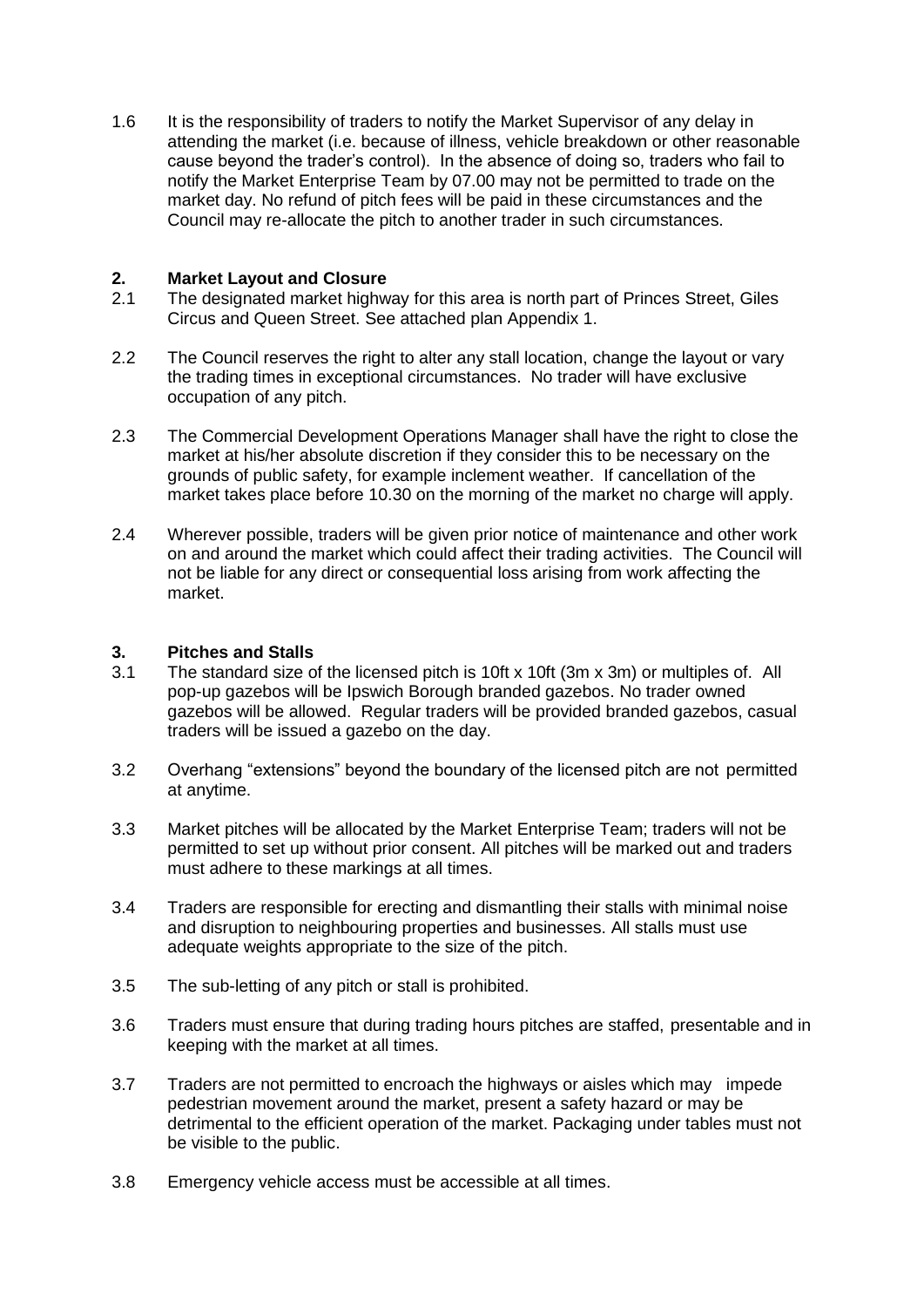- 3.9 The Council reserves the right to charge any trader the full cost of repair or renewal to any Council property related to the market, where in the reasonable opinion of the Council, the trader or anyone working with the trade caused the damage.
- 3.10 All traders must display a prominent sign showing their name, company name and if applicable the National Market Trader Federation membership.
- 3.11 Traders selling food will be required to display the sticker showing the rating awarded to them under the Food Standards Agency national Food Hygiene Rating Scheme.
- 3.12 Smoking is not permitted by traders, their employees and suppliers within or near market stalls in accordance with the 2006 legislation which bans smoking in enclosed/substantially enclosed workplaces and public spaces.
- 3.13 Traders must supply a current PAT certificate for all electrical equipment used on the market. It is the responsibility of the Trader to have all electrical equipment tested on an annual basis. Failure to provide an up to date certificate will result in the equipment not allowed on the market.
- 3.14 All stall holders must ensure that any gas/LPG appliance, installation, pipework or flue in use at Ipswich Market is maintained in a safe condition so as to prevent risk of injury to any person. For this purpose, gas appliances must be serviced annually by a Gas Safe registered engineer in order to ensure that appliances continue to operate safely. The engineer's report must be retained and produced upon request by the Market Supervisor or an authorised inspector of the Council.

# **4. Payment of Fees**

- 4.1 Payment of market pitches will be by direct debit or debit / credit card only. No cash payments are allowed.
- 4.2 All traders must pay the pitch fee irrespective of whether they attend the market. No credits will be given for non-attendance, except where non-attendance occurs as part of a promotion, holiday or inclement weather as decided by the Commercial Development Operations Manager.
- 4.3 Casual traders will be required to pay for pitches a minimum of two weeks in advance of their trading day; no credit will be given for non-attendance except in special circumstances approved by the Commercial Development Manager.

#### **5. Refuse**

- 5.1 It is the responsibility of the trader to ensure that all refuse is placed in bin bags or boxes, bags tied and left in the designated area or taken away with them. No litter is to be left on site.
- 5.2 Two bins will be provided for general and recycling waste. Traders will be expected to flat pack all recycling and place in Recycling bin for disposal.